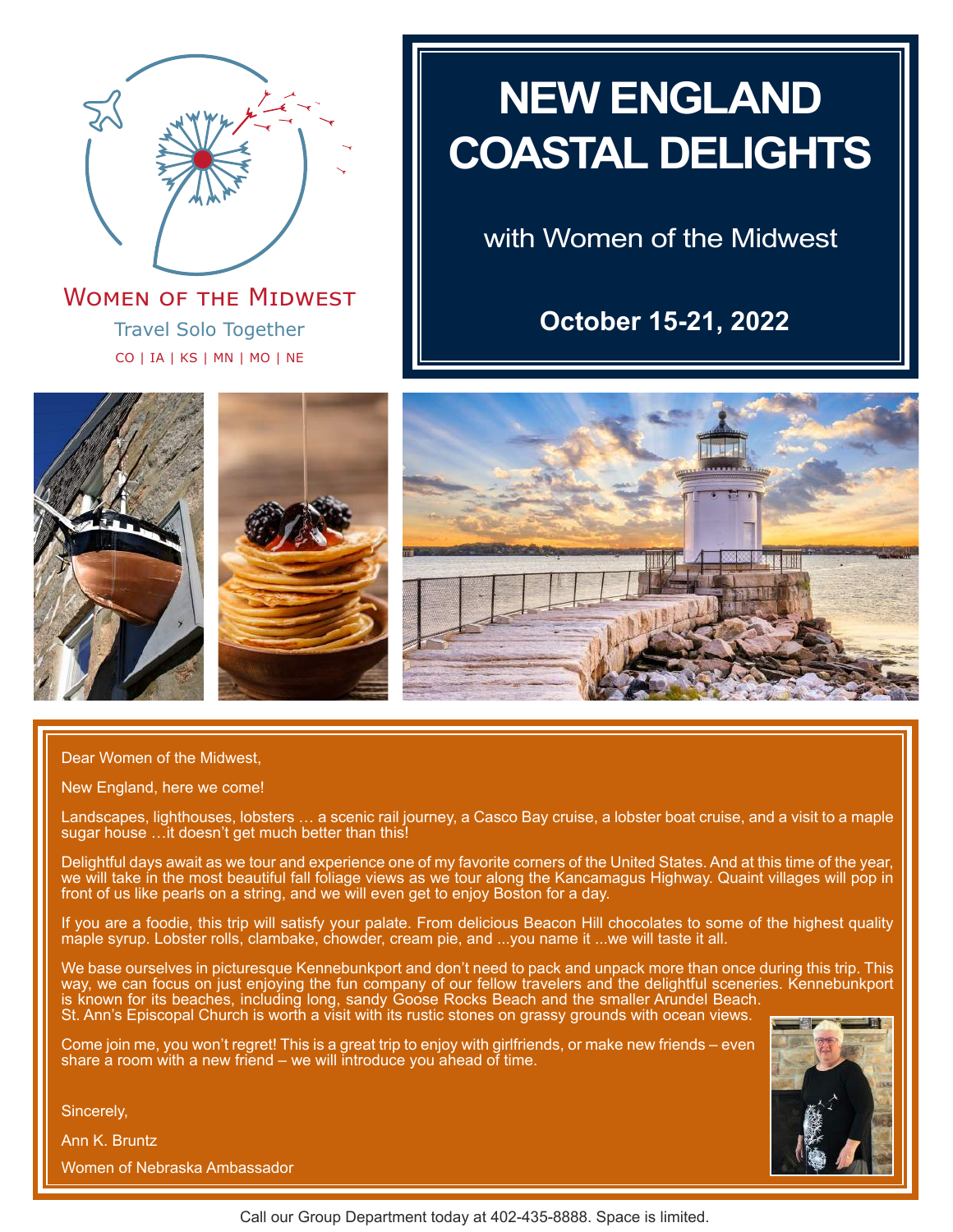





## **October 15, 2022 - Saturday**

#### *Traveling to Boston*

Our wonderful adventure begins as we fly to Boston where we will spend our first night. Upon arrival, we meet with our local tour guide and transfer to our centrally located hotel. Checkin and time to refresh before we gather for a welcome drink. The evening is yours to enjoy "Beantown", a city full of charm, an important college town with a youthful vibe everywhere, impressive art and culture scene, and anchored by two very important waterways: the Charles River and Boston Harbor with endless photo opportunities. Welcome drink and light snack included today. **S**

### **October 16, 2022 - Sunday**

#### *Historic Boston – Fenway Park - Kennebunkport*

After a filling breakfast, it is time to enjoy a Boston city tour featuring Boston Commons, the Old State House, Old North Church where Paul Revere got the signal to start his legendary ride, the Old South Meeting House, Beacon Hill, and Old



Ironsides. As a great souvenir, bring back home a beautiful box of artisan Beacon Hill chocolates. Next, we will enjoy a guided tour of historic Fenway Park, the soul of our "national pastime" for many. Fenway is America's oldest ballpark and home of the Boston Red Sox since 1912. Past glories come alive on a walking tour of the stadium that may include some of its most famous landmarks, such as the Triangle, Pesky's Pole and the legendary Green Monster of left field. We will also visit the Faneuil Hall Marketplace, located in downtown Boston near the waterfront and originally gifted to the city in 1742. You will have free time to shop and enjoy lunch on your own. This afternoon, we will take in the natural beauty of the New England coastline as we travel north towards Maine with a photo stop in the picturesque coastal town of Portsmouth, New Hampshire. Later in the day, we travel to Coastal Maine with its sandy beaches, beautiful landscapes, quaint villages and lighthouses. We check-in for a five-night resort stay and enjoy a New England welcome dinner. **B | D**

#### **October 17, 2022 - Monday** *Portland Maine*

After a hearty breakfast, this morning we travel north to Portland, Maine's largest city that sits on a peninsula jutting out into beautiful island-filled Casco Bay. Enroute, we stop at Len Libby's Candies in Scarborough, to sample treats and meet Lenny, the world's only life-size chocolate moose! We will enjoy a scenic Casco Bay Cruise to see lighthouses, forts, lobster boats, and seals. Visit the Victoria Mansion, also known as the Morse Libby House, the nation's premier showpiece of Victorian architecture. We will enjoy some leisure time in Old Port Historic District before heading to Cape Elizabeth for a visit of the Portland Head Lighthouse and Museum, one of America's oldest and most photographed lighthouses. Return to Kennebunkport for an evening at leisure. **B**

# **October 18, 2022 - Tuesday**

*Kennebunkport - York*

Breakfast is served and then we are off to explore the southern Maine coast dotted with charming seaside towns, picturesque beaches, and magnificent old captains' mansions.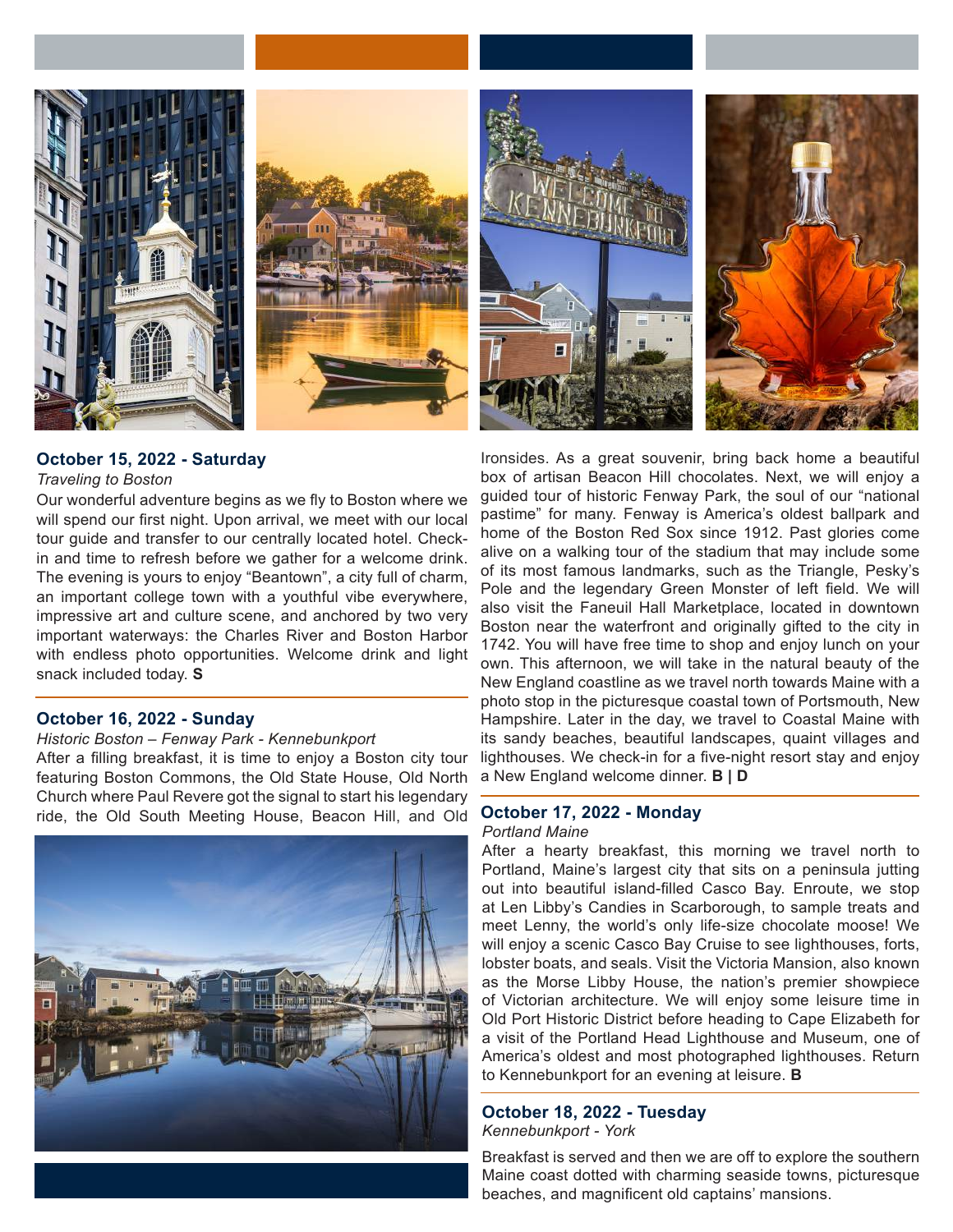





In Kennebunkport, we will see the Wedding Cake House, an over-exuberant version of gingerbread Victorian architecture and the most photographed house in Maine. We will visit the Seashore Trolley Museum, the oldest and largest electric railway museum in the world. And no visit to Kennebunkport would be complete without taking in the view from Walker's Point, the longtime summer retreat of George H.W. Bush and family. In the seaside village of Ogunquit, take a leisurely stroll along Marginal Way, a one-and-a-quarter mile walking path that winds along the town's rocky shore and offers dramatic iconic views of the craggy Maine coastline leading to quaint Perkins Cove. Later in the day, we board a lobster boat where a local lobsterman takes us out into the harbor aboard his working boat for an authentic, hands-on experience in the lobstering trade with a lobster haul. In nearby York, we will take in breathtaking views of the Cape Neddick Lighthouse, commonly known as Nubble Light. And to top off our day, we will savor a traditional lobster clambake - it's time to try some delicious Maine lobster! **B | D**

# **October 19, 2022 - Wednesday**

*A full day as you wish!*

Enjoy the day at leisure to relax and explore the area at your own pace. An optional full day tour to Boothbay Harbor will be available. Full information will be available by May, 2022. **B**

### **October 20, 2022 - Thursday**

#### *Hampshire – White Mountains*

After a delightful breakfast, this morning we will travel to the White Mountains of New Hampshire. This is one of the most ruggedly beautiful mountain ranges in the United States and home to conifer trees, granite cliffs, and Mount Washington, the tallest peak in the Northeastern United States. We will arrive in the quintessential New England village of North Conway and board the Conway Scenic Railroad for a nostalgic ride through the scenic Mt. Washington Valley countryside. Later, and by motorcoach, we will drive along the Kancamagus Highway,

one of America's most scenic drives, connecting North Conway with Lincoln N.H. The drive begins and ends along wide, tumbling rivers and offers sweeping mountain views of the White Mountain National Forest. We will stop at a local maple sugar house to learn how sap harvested from local orchards is transformed into one of the world's sweetest delicacies. Free time to browse and shop before returning back to the Maine coast. Tonight, we have arranged a special farewell dinner. **B | D**

#### **October 21, 2022 - Friday** *Returning home*

After breakfast, it's time to leave our hotel and head to Boston Airport for our flight home. Our memories of beautiful New England will enrich our homegoing as we return to share our adventures. **B**

#### *Itinerary subject to change!*

**B** = Breakfast **S** = Welcome Drink/Snacks **D** = Dinner

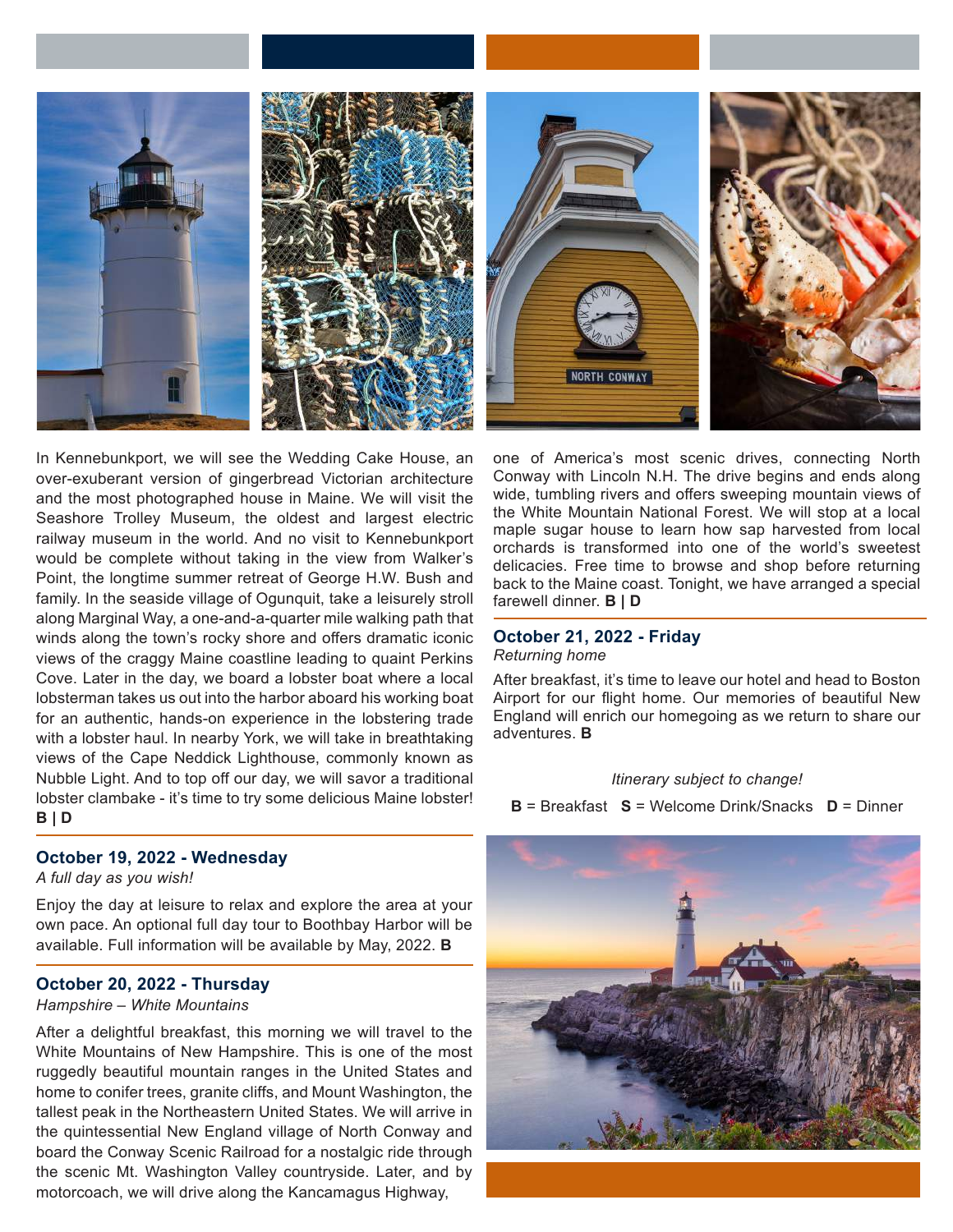

### **Package Price:**

| Per person in a shared double room: | \$3.295 |
|-------------------------------------|---------|
| Per person in a single room:        | \$4.195 |

Triple rooms on request basis only.

*Remember our "Pair & Share" service for solo travelers.*

A non-refundable deposit of \$500 per person is required upon signing up. Deposit can be paid by cash, check, or credit card. Balance is due on June 17, 2022, and is non-refundable. Balance can be paid by cash or check. Credit card payment(s) (any payment applied to the tour after the deposit) will access a 3.5% fee.

#### **Travel Insurance:**

We recommend travel insurance to help protect you and your trip investment against the unexpected. For your convenience, we offer a plan provided by Travelex Insurance Services. For rates and plan highlights, please ask us.

Travelex Insurance Services, Inc CA Agency License #0D10209. Travel Insurance is underwritten by Berkshire Hathaway Specialty Insurance Company, NAIC #22276.

Registering for this tour signifies that you agree with our terms and conditions which can be found at executivetravel.com/eti-home/ vacation/escorted-tours/.

The tour will be materialized with a minimum of 15 travelers.

#### **Included:**

- Roundtrip group airfare, economy class including taxes and fees
- 6 nights hotel accommodation
- 6 x breakfast
- 3 x dinner
- All transportation as per tour program with private motorcoach
- Casco Bay cruise
- Lobster boat cruise
- Conway Scenic Railroad tour
- Admissions to all sites mentioned in the tour program
- Professional local tour guide from the arrival to Boston on October 15 until the departure on October 21, 2022
- Baggage handling at hotels (one piece per person)
- Women of the Midwest Ambassador, October 15-21, 2022



**To register contact: To register contact:**

# **Executive**Travel

1212 O Street • Lincoln, NE 68508 Phone: 402-435-8888 (ask for Group Department) Fax: 402-435-2735 GroupDepartment@executivetravel.com www.executivetravel.com

SECURE ONLINE REGISTRATION LINK: https://fs28.formsite.com/vLu8mE/WMWCOAST22/

#### **Tour Activity Level: LEVEL 1 2 3 4**

Between the scheduled sightseeing tours included in the program and personal exploration, you can expect to walk 3 miles or more over the course of a day typically on pavements. This tour is not recommended for guests with walking difficulties. Comfortable, sturdy shoes are recommended.

#### **Air, included in your package:**

Group airfare is included. Pricing and specific itinerary will be available by the end of February 2022. All registered travelers will be notified.

If you wish to travel from a different city than Omaha, please let us know and we will make sure to customize your air. A supplement could occur.

#### **Accommodation:**

- 1 night Boston
- 5 nights Nonantum Resort, Kennebunkport, Maine

*Final accommodation will be advised 90 days prior to departure.*

- Detailed travel documents, handed out three weeks prior to departure (hard-copy and electronic)
- All local taxes and fees as of May 19, 2021

#### **Not Included:**

- Airline baggage fees (estimate \$35-40 per checked bag)
- Travel insurance, please ask us
- Personal expenses
- Meals and beverages other than mentioned in the tour program
- Entrances to sites other than mentioned
- Gratuities to local tour guides and drivers (estimate a total of \$8 per day)
- Professional fee, \$50 per person, due at time of registration
- Anything not mentioned in the inclusions

**WOMEN OF THE MIDWEST** Travel Solo Together A wholly-owned division of Executive Travel Inc.

Call our Group Department today at 402-435-8888. Space is limited.